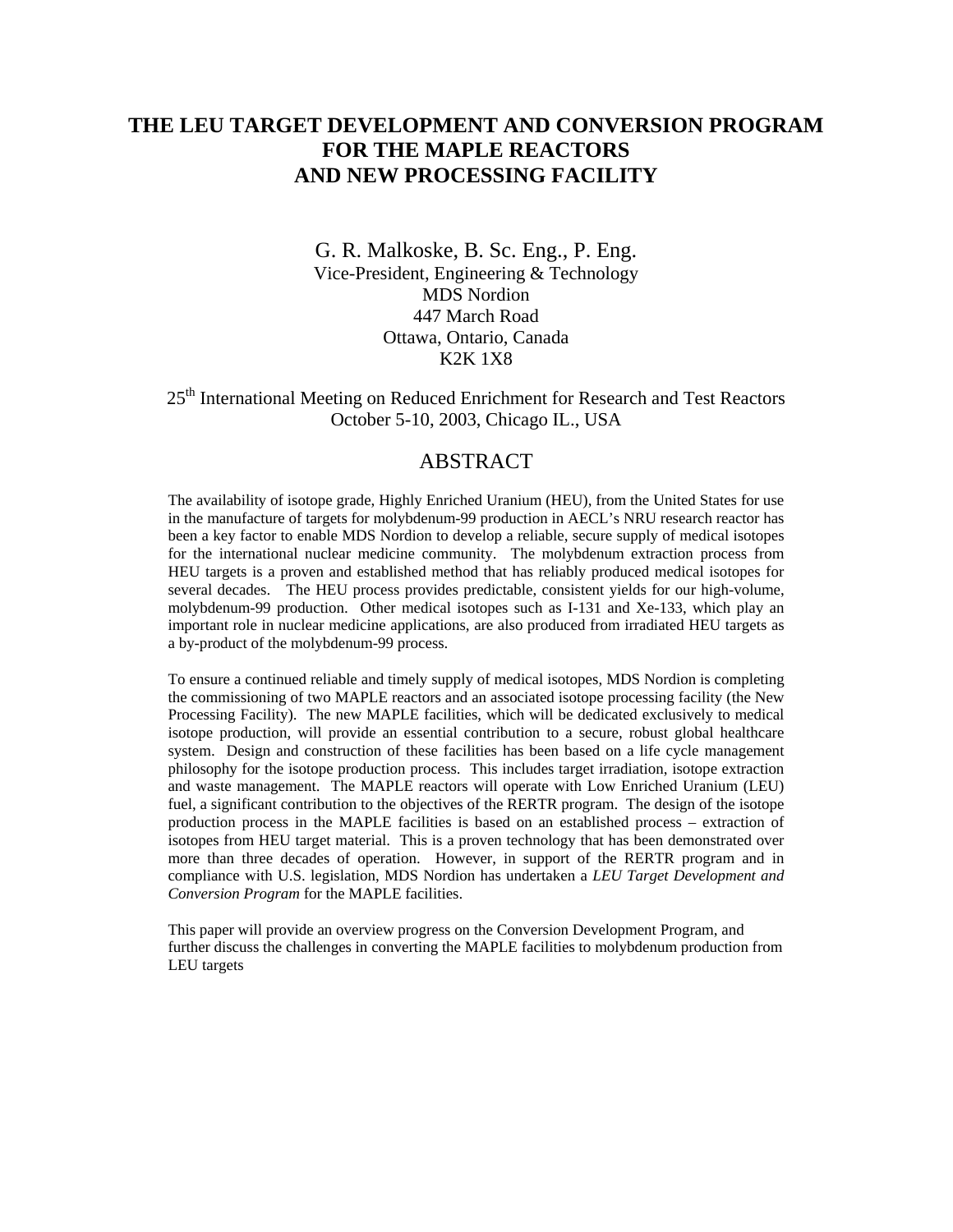### **1. Introduction**

One of the most satisfying aspects of the new MAPLE facilities is being associated with the benefits that our products bring to people – the patients who receive vital nuclear medicine procedures derived from our medical isotopes. Radiopharmaceuticals, based on medical isotopes, are used to determine the severity of heart disease, the spread of cancer, and the diagnoses of brain disorders. MDS Nordion isotopes are used in about 35,000 of the 45,000 nuclear medicine procedures performed everyday around the world.

There are over 100 medical applications for radioisotopes and some 80% of nuclear medicine procedures rely on just one isotope, molybdenum-99. Moreover, some of these procedures are performed using medical isotopes that we have supplied as soon as 41 hours after leaving the NRU reactor. This is a real just-in-time business. As the radioisotope decays, MDS Nordion must get the product to the customer as quickly as possible. This is a global endeavor. For example, when we consider the hospitals that depend on this supply each week, there are some 5000 in North America, about 850 in Germany and in Japan, over 1000 hospitals.

MDS Nordion's medical isotope business is also providing an exciting new platform in radioimmunotherapy. For example, novel ways are being developed to use radioisotopes to treat disease, such as for non-Hodgkin's lymphoma, a blood-borne cancer. This exciting platform will expand the horizon for applications of medical isotopes. Radioimmunotherapy ensures radiolabelled monoclonal antibodies directly target cancerous tumors to provide the most effective treatment possible.

Ultimately, the MAPLE story, with its planning, construction, commissioning and operation, is about securing the supply of medical isotopes required by the international nuclear medicine community, and, ultimately, the thousands of patients who expect to receive their daily medical procedures.

# **2. The MAPLE Facilities – Securing the World Supply of Medical Isotopes**

#### Why build the MAPLE facilities?

There are compelling reasons to build the MAPLE facilities. MDS Nordion supplies the majority of the world's isotopes. Notably today molybdenum-99 is the most extensively used isotope. However, new medical techniques are providing opportunities for iodine-131, and the utilization of iodine-125 and xenon-133 are growing.

Molybdenum-99 supply in the pre-1980 era was supported by four capable suppliers: Cintichem and GE in the United States, IRE in Belgium, and MDS Nordion in Canada. MDS Nordion obtained our medical isotopes in the NRU and NRX reactors, owned by AECL. For various reasons, a number of these reactors were shutdown. This caused the global nuclear medicine community to have serious concerns about supply reliability, which was created by the shutdown of these reactors, as there was no viable backup supply to meet global need for medical isotopes.

To fulfill our obligation to our customers and patients using our products, MDS Nordion took specific steps to address concerns the nuclear medicine community had about the long term, secure supply of molybdenum-99. In 1996 MDS Nordion and AECL announced an agreement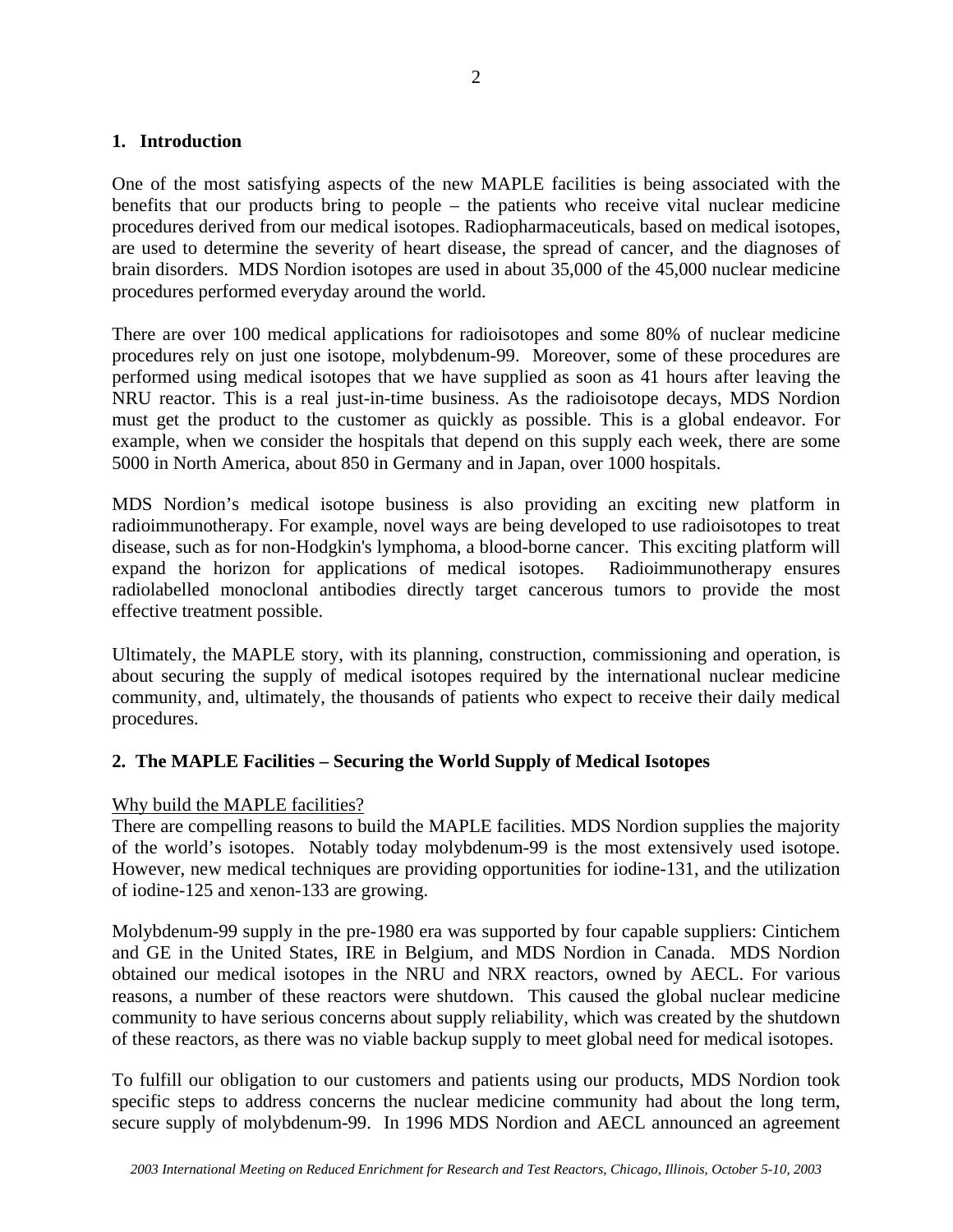to construct two MAPLE reactors and a high volume, commercial, first stage processing facility at AECL's Chalk River Laboratories. MDS Nordion will own the reactors and processing facility and be responsible for managing the business and developing the isotope production planning activities. AECL has been contracted to design, build, and operate the facilities on behalf of MDS Nordion. The MAPLE reactors will be the only reactors in the world totally dedicated to the large-scale commercial production of medical radioisotopes. The New Processing Facility contains five hot cells and a new waste solidification system to ensure isotopes are extracted and process waste managed in an environmentally acceptable manner. What are the MAPLE Facilities?

The MAPLE facilities are production facilities that will ensure reliable and economic availability of radioisotopes to hospitals and clinics worldwide.

The MAPLE facilities consist of two reactors and a processing facility to extract isotopes and manage the process waste. Figure I shows the MAPLE reactors and the New Processing Facility (NPF) building. The photograph also shows the NRU reactor in the background and the NRX reactor, which was shutdown in 1992, to the right foreground in the photograph. The NRU reactor is on the right, at the back.



Figure 1: MAPLE reactors and New Processing Facility

The MAPLE reactors are 10 MW, open pool, light water reactors, designed for the sole purpose of producing medical isotopes. Figure 2 shows a cross section of the MAPLE reactors. The reactor has a compact core that is surrounded by heavy water reflector tank. The core is about 400mm in diameter and 600mm high. The reactor assembly consists of five major components: the inlet plenum; the grid plate; the core structure consisting of vertical flow tubes containing low enriched uranium (LEU) driver fuel bundles and high enriched uranium (HEU) target assemblies for medical isotope production; the heavy water reflector tank; and the chimney. The light water primary coolant enters the inlet plenum, flows upward through the grid plate, the flow tubes and fuel and target assemblies, and is directed back to the suction of the primary cooling pump via the outlet arms of the chimney.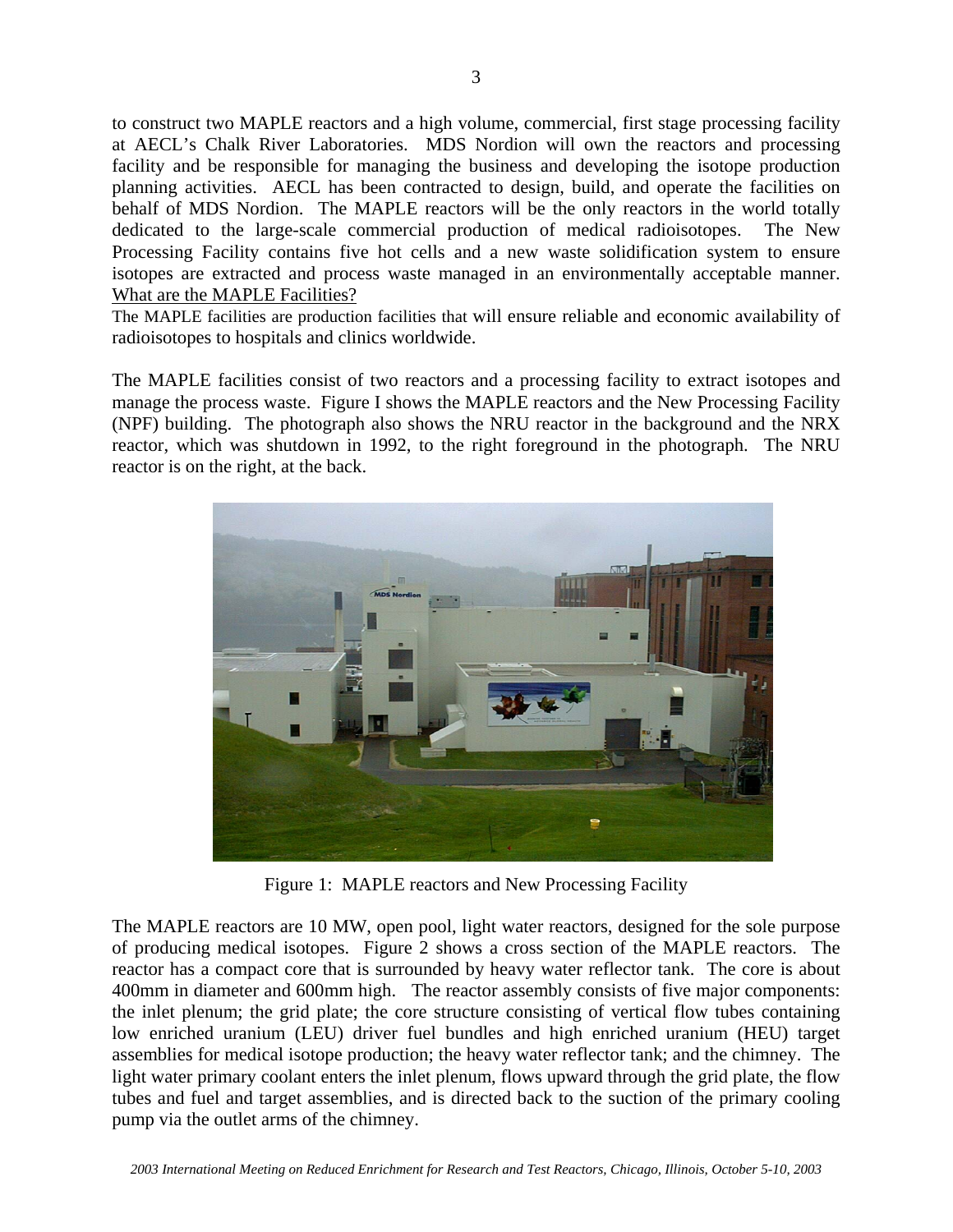

Figure 2: MAPLE Reactors (SOR = Shut-off Rod, CAR = Control Absorber Rod

Figure 3 shows the MAPLE reactor core during low-power commissioning. The core is composed of 13 hexagonal and six circular flow tubes. Four of the 13 hexagonal flow tubes are used for irradiating HEU targets; the remaining nine contain 36 element LEU driver fuel assemblies. The six circular flow tubes contain 18 element driver fuel assemblies. A heavy water reflector surrounds the core and contains irradiation sites for the production of iodine-125 from xenon-124 gas. The MAPLE reactors and the isotope processing facility are licensed to irradiate and process HEU targets to produce the following medical isotopes as fission products of uranium-235: molybdenum-99, iodine-131 and xenon-133.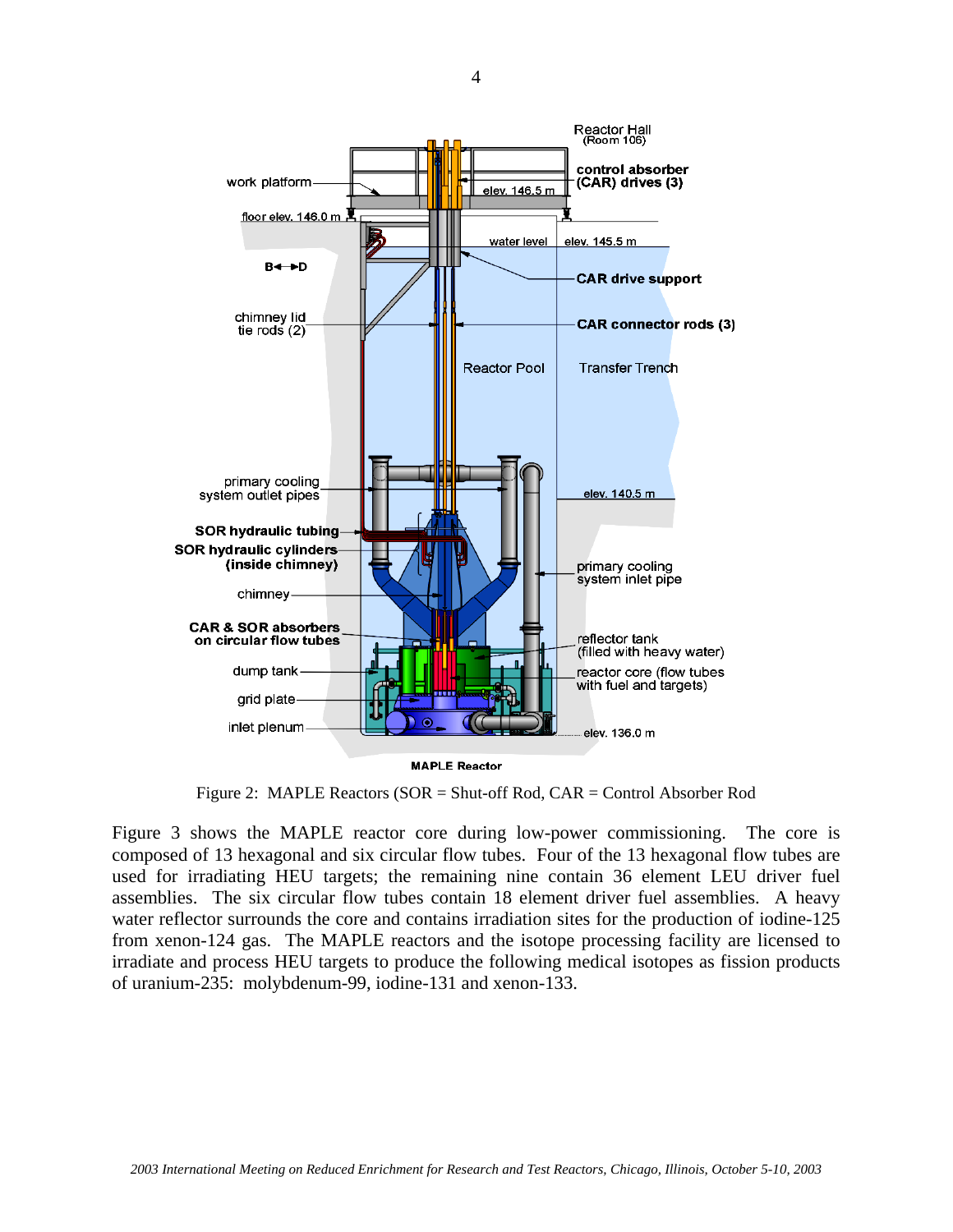

Figure 3: MAPLE Reactor Core (CAR = Control Absorber Rod)

HEU targets irradiated in the MAPLE reactors will be transferred in shielded containers to the processing facility for isotope extraction. The New Processing Facility will extract the radioisotopes produced in the HEU feedstock target material, process the residuals, and transfer the product to containers for shipment to MDS Nordion's Ottawa facility. The radioactive waste from the extraction process will be solidified within the processing facility and transferred to the waste management area on the Chalk River site for storage in concrete canisters. Figure 4 shows the concrete canisters used to store the solid waste. One canister is sufficient for storing waste from about 3 years isotope production with HEU targets.



Figure 4: Canisters for storing waste from isotope production. (Note: Canisters in the background are used for storing spent reactor fuel.)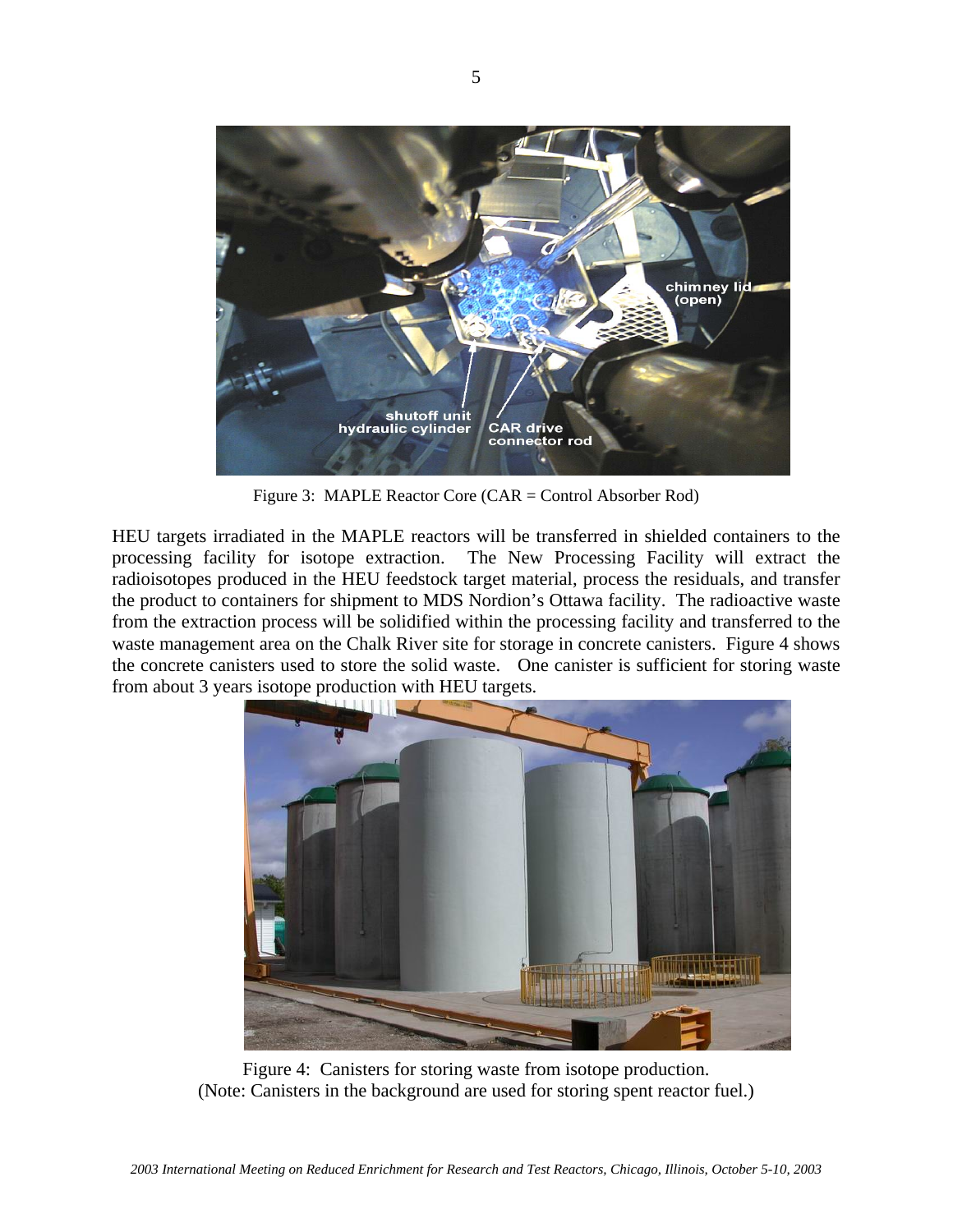In Ottawa, the isotopes are further processed, packaged, and distributed to MDS Nordion's nuclear medicine customers around the world. The timeline from start of target processing to product delivery to the hospital can be as little as 41 hours.

Overall, completion of the MAPLE project was planned to be about fifty months in duration. These new, one-of-a-kind facilities had several challenges to meet during the execution of the project. Advanced technology, a new licensing environment and a compressed schedule created challenges in licensing, design, construction and commissioning. Construction of the facilities had to take place on a crowded site. Existing buildings had to be removed and the ZEEP reactor had to be decommissioned and dismantled**.**

The project, which started in 1996, has been delayed by technical issues related to these one-ofa-kind facilities. The project is to be completed in 2004.

# **3. Converting the MAPLE Facilities to LEU Targets**

Our view is that significant progress has already been made by MDS Nordion to examine technical challenges that must be overcome to convert our facilities to LEU based material. Specifically, based on previous experience with NRU, the MAPLE reactors were designed to operate with LEU fuel, thus achieving a significant contribution to conversion from HEU to LEU. This makes MAPLE unique at this point in time, as it is the only reactor we know of dedicated solely to medical isotope production that uses LEU fuel. The leadership taken by AECL and MDS Nordion to use LEU fuel in the MAPLE reactors for commercial production of medical isotopes is a substantial accomplishment in the Reduced Enrichment for Research and Test Reactors (RERTR) program.

HEU target technology is an integral part of the reactor operating system and target conversion raises additional complex issues. The technology for production of large quantities of molybdenum-99 from HEU targets is based on a reliable process that has been proven for some thirty years in reactors operated by commercial isotope producers. Predictable, consistent yields of molybdenum from HEU targets are the foundation for a reliable supply of medical isotopes. Furthermore, all of the requisite licensing has been approved by the Canadian nuclear regulator and by health care regulators such as the U.S. Food and Drug Administration (FDA), and European national authorities. These links provide a secure chain of medical isotopes for the international nuclear medicine community. For this reason, the medical isotope production process for the MAPLE facilities is based on the well established technology of using HEU targets clad in zirconium alloy. The essential criteria for medical isotope supply are summarized in Table 1.

#### Table 1: Essential Criteria for Medical Isotope Supply

• Reliable and continuous product flow • Proven quality and product characteristics • Predictable and consistent product yields • Economical supply and timely delivery Meets all regulatory requirements ⇒ **patient healthcare needs must be met every time, all the time**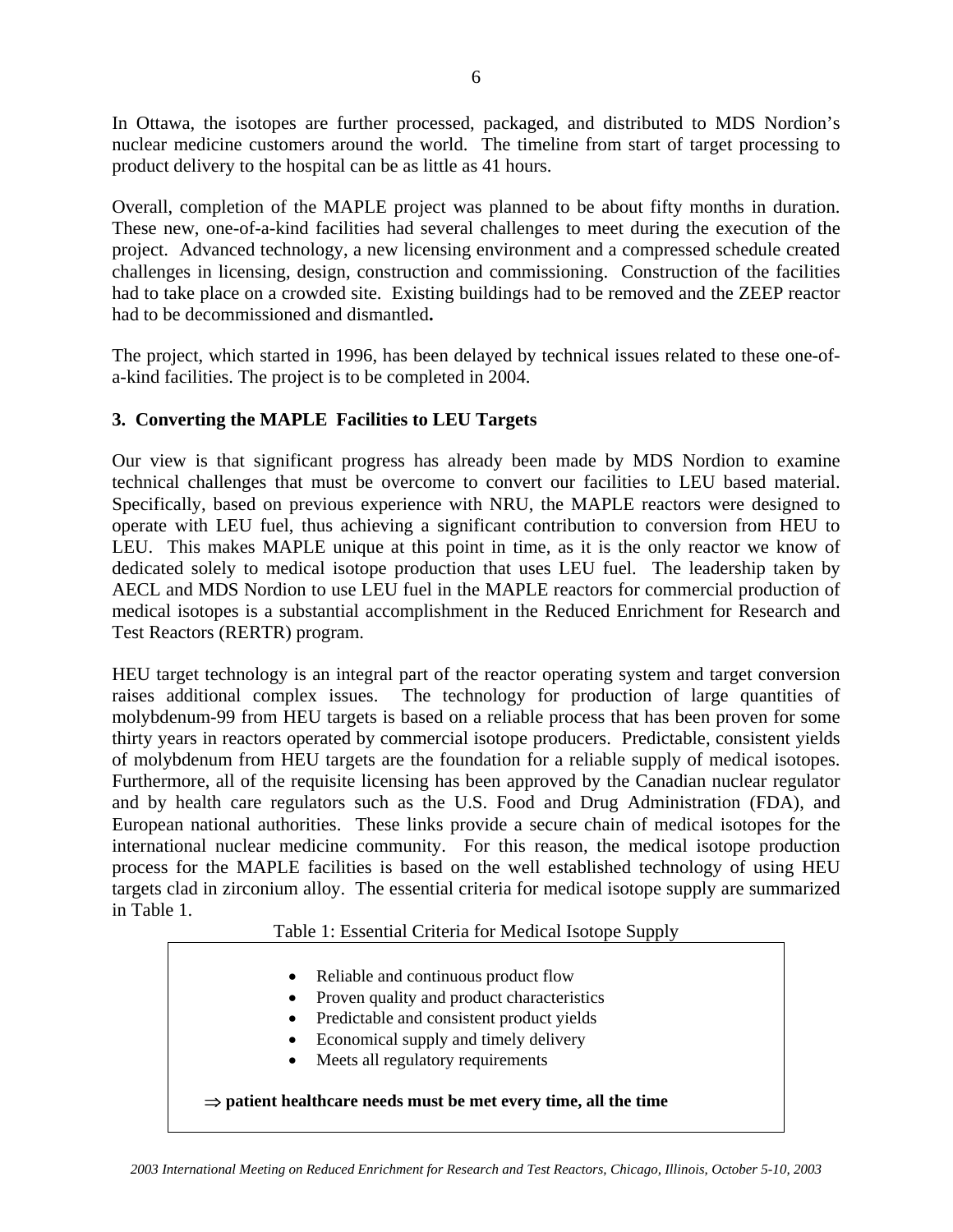In addition to the foregoing, each operator must address their unique conversion challenges when considering a switch to LEU technology. These include considerations such as the viability and availability of LEU technology for large-scale continuous isotope supply, regulatory approvals, environmental stewardship, supply continuity during changeover, and economic impact on the business. In other words a thorough risk benefit assessment must be done to ensure obligations to the patient community continues to be met.

All of these factors were considered when MDS Nordion established our three-phase *LEU Target Development and Conversion Program,* comprised of Initial Feasibility Study; Conversion Development Program; and Conversion Implementation Program.

In our case, it was important to understand that the *LEU Target Development and Conversion Program* must be accomplished with minimum change to the MAPLE reactor design and operation, as well as the downstream processing and waste management systems, all of which have been designed, licensed and built based on HEU target technology. Also, it is paramount that medical isotope production capacity must be maintained to ensure continuity of supply as well as sufficient production capability to meet increases in market demand. Lastly, conversion must be economically feasible. To meet the first two conditions, we decided that the same number of targets would be used, in the reactor core but the mass of uranium in each LEU target would be 4.7 times greater than each HEU target. The processing facility must be able to handle the increased uranium mass from the LEU targets and achieve acceptable performance characteristics in the areas of uranium dissolution, molybdenum-99 recovery yields, waste solidification and waste storage. Any incremental operational burden placed on the isotope production and processing system must ensure that the rigorous equipment preventative maintenance program for these facilities is not compromised.

The Phase 2 Conversion Development Program will be completed with an assessment of the technical and economic feasibility of proceeding with the Conversion Implementation Program.

# **4. The Phase 1 Initial Feasibility Study**

The Phase 1 Initial Feasibility Study yielded significant results. A conceptual design for a LEU target for the MAPLE reactors was produced. It was determined that operation of the MAPLE reactors with LEU targets is technically feasible, although there are Canadian nuclear regulatory conditions that must be met before LEU targets can be entered into the reactors. For example, the Canadian Nuclear Safety Commission (CNSC) must review and approve environmental assessments and safety analyses performed by AECL, including critical heat flux tests and irradiation test on LEU targets. It is expected that completion of the nuclear licensing and environmental assessment process could require a minimum of three years. Furthermore, the drug certification requirements of the FDA and the European national authorities must be satisfied for production of radiopharmaceuticals using molybdenum-99 from a new target source material comprised of LEU.

The situation with the New Processing Facility is more challenging and complex. Once LEU targets would be irradiated in the MAPLE reactors, the targets must be transferred to the NPF for LEU dissolution and isotope extraction. Use of LEU targets will require 4.7 times more uranium to be chemically processed in the NPF to extract a similar quantity of medical isotopes that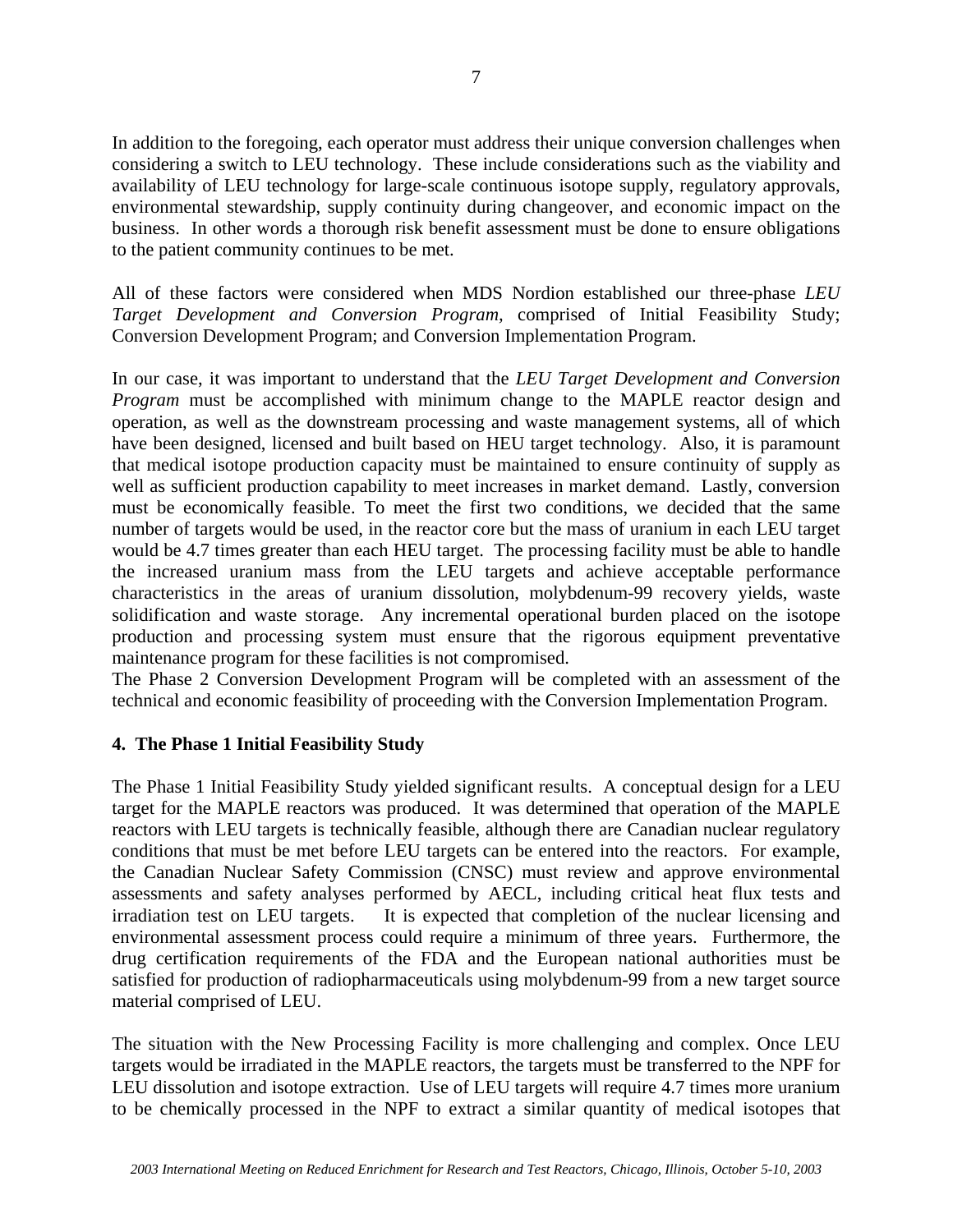would be available from HEU targets. This additional uranium mass must also be processed to solidify the waste in stable form for long-term storage. As the isotope processing hot-cell system and equipment is custom designed and solely dedicated to the processing and extraction of molybdenum-99 from HEU targets, a thorough assessment of the processing facility is required to explore the technical viability of converting to LEU. Facility capacity and throughput capability, combined with waste management and storage system capability have emerged as the key technology issues.

### **5. Status of the Phase 2 Conversion Development Program**

The Phase 2 Conversion Development Program is examining ways to address the two main obstacles to LEU conversion. These are:

- $\triangleright$  high volumes of solution to separate the molybdenum-99 from the LEU targets because of the greater amount of uranium in solution; and
- $\triangleright$  approximately five times more uranium mass will be present in the wastes to be calcined.

The Phase 2 program is essentially a waste process development program which is examining the technical, regulatory and economic implications for managing the increased volume of waste arising from processing LEU targets in the NPF. The Conversion Development Program Phase will identify and evaluate improvements to the calcining system capacity and capability to process the LEU targets. The waste processing development program will include the following:

- $\triangleright$  identify throughput and cycle time improvements to the calcining system and equipment;
- $\triangleright$  identify possible process improvements in the NPF to reduce the waste arising from processing LEU targets;
- $\triangleright$  ensure adequate LEU technology is available for large scale, continuous commercial production; and
- $\triangleright$  examine issues related to implementing LEU technology into the existing facilities without causing a disruption in medical isotope supply.

The Phase 2 Program includes a technology development program, in partnership with ANL, the Société Générale pour les techniques Nouvelles (SGN) and AECL. Although the program was scheduled to be completed at the end of calendar year 2003 some slippage has been experienced that will move completion to the second half of 2004. Good progress has been made in Phase 2 on experimental and development work, examining ways to improve throughput and capacity of the calciner and waste management systems. A photo of typical calcined product is shown in Figure 5.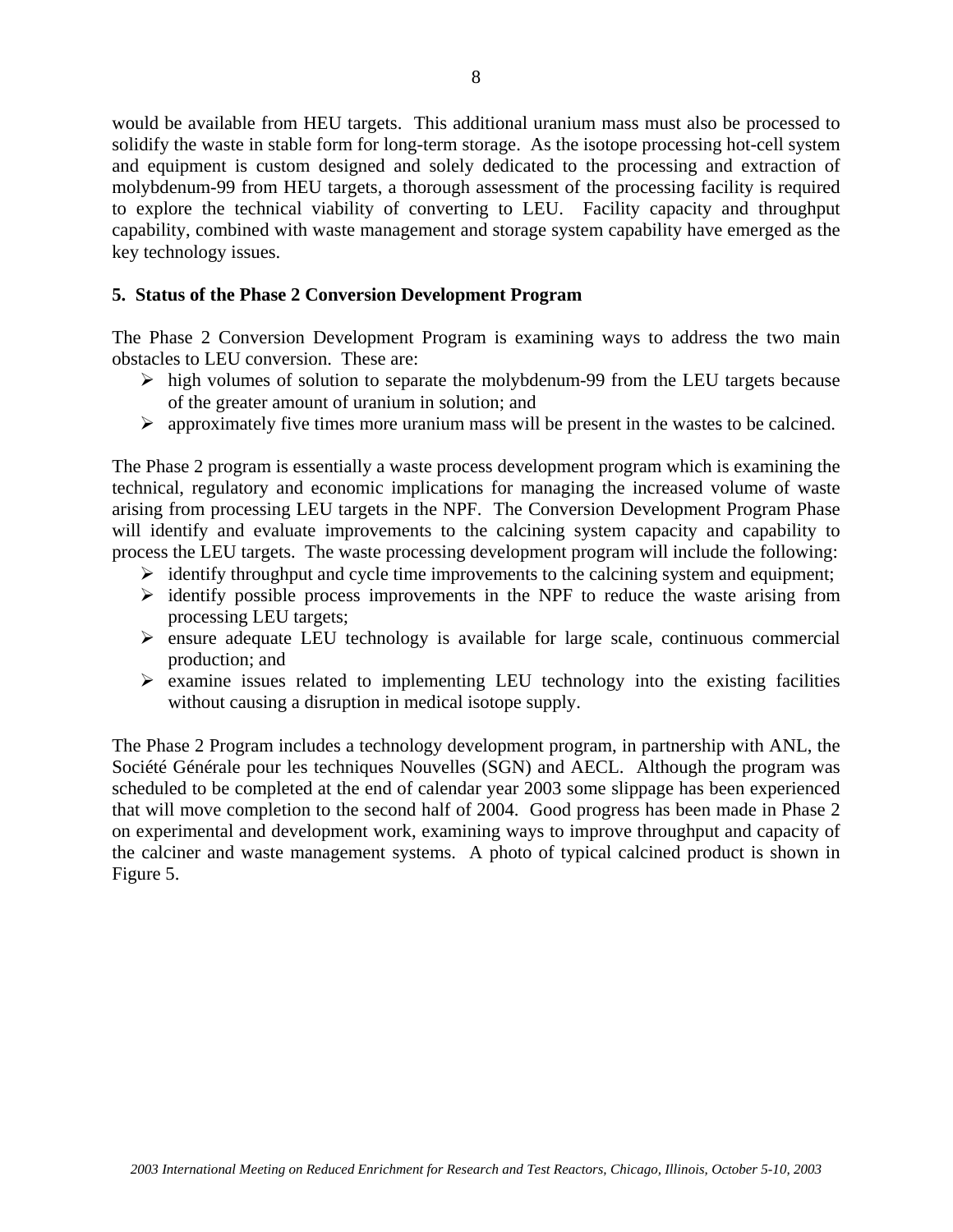

Figure 5: Calcined Uranium Waste Can

ANL have played a key role in examining various precipitates as a means to improve calcination throughput. The designers of the waste management system, SGN, have examined technologies to improve calciner throughput and processing timeline. Some of the complexities of modifying the existing line are evident from the photo of the calcinations cell and equipment shown in Figure 6. The process system integrators, AECL, are providing their overall expertise to ensure the entire process can continue viably as a full scale, continuous commercial operation on their site at Chalk River.



Figure 6: Hot-Cell C4A Calcination

Technical evaluations, bench chemistry, precipitation and calcinations studies have been completed. In Phase 2, technical data on target radionuclide inventory and waste composition from target dissolution was developed. The technical development work also examined several